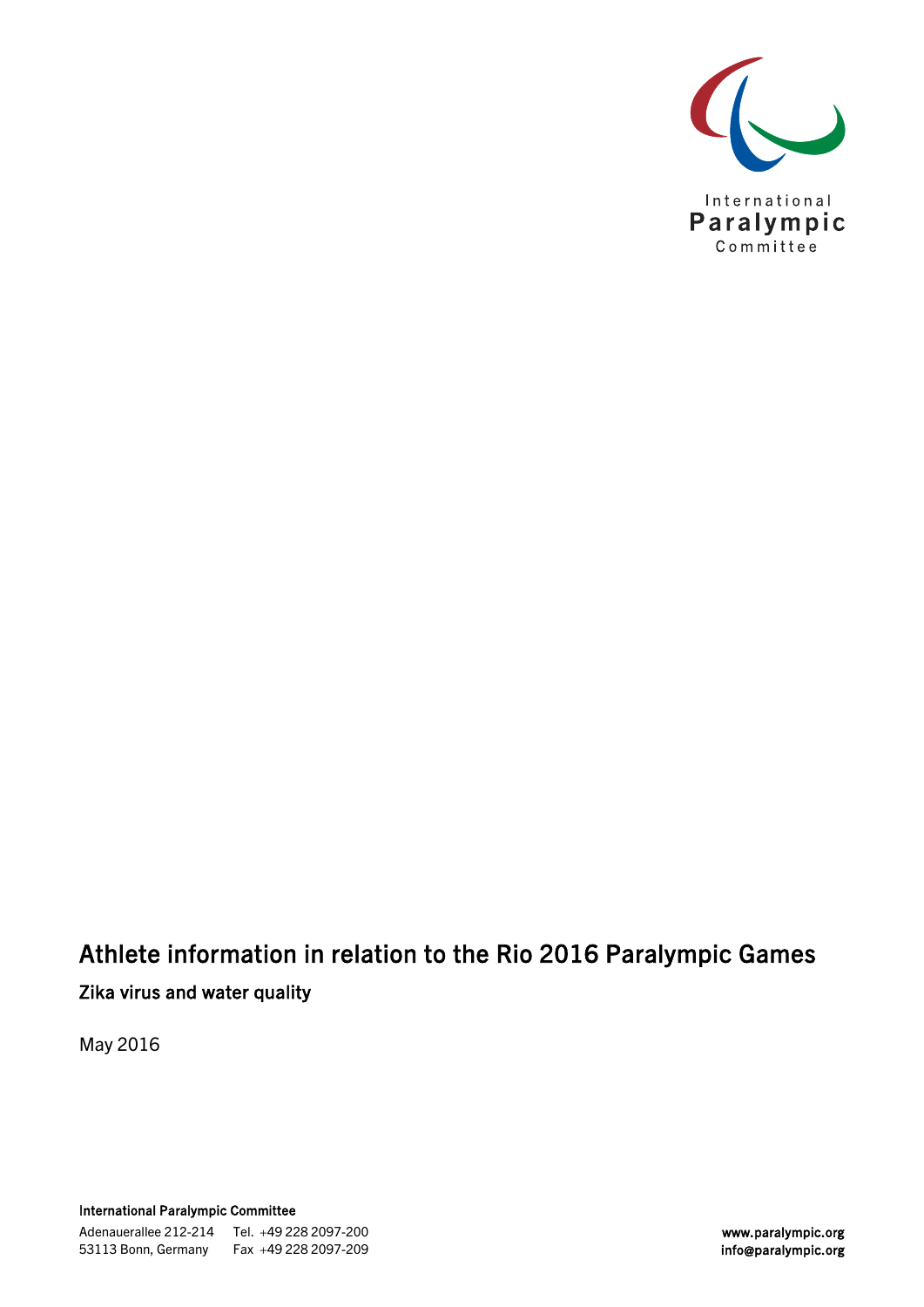

The IPC would like all athletes to be informed about the recent updates sent to the IPC Membership on health matters related to the Rio 2016 Paralympic Games, in particular on the Zika Virus and the water quality. All athletes are invited to liaise with their NPC to be kept informed regularly on any updates and on preventive measures in place on national level.

## Zika Virus

It needs to be remembered that Zika virus is not just a problem relating to Rio and Brazil, but an international concern according to the World Health Organisation (WHO). The WHO has not recommended any general restrictions on travel to areas with Zika virus transmission, however they currently advise the following:

- All travellers to areas with active Zika transmission should take mosquito bite avoidance measures during both daytime and night-time hours. These measures include wearing appropriate clothing with long trousers and sleeves and using insect repellents. Repellents may be applied to exposed skin or to clothing, and should contain DEET (diethyltoluamide) or IR 3535 or Icaridin which are the most common biologically active ingredients in insect repellents. Repellents must be used in strict accordance with the label instructions. We offer repellents at the Reception, so please do not hesitate to fetch it before you leave to a relevant region.
- Pregnant women should be advised not to travel to areas of ongoing Zika virus outbreaks.
- Women who are planning to become pregnant and their partner should discuss their travel plans with their healthcare provider to assess the risk of infection with the Zika virus and receive advice on mosquito bite avoidance measures.
- Sexual transmission of Zika virus is possible. All people who have been infected with Zika virus, live in areas where local transmission occurs, or are returning from an area where local transmission occurs should practice safe sex.

Additional information and the current recommendations regarding Zika virus can be found on the WHO website.

## Water Quality

The IPC continues to work closely with Rio 2016, the IOC, the WHO, and representatives from the applicable International Federations regarding the monitoring of the water quality at the relevant Rio 2016 venues.

There is an extensive monitoring programme in place and the results are reported regularly to the IPC. In addition there is ongoing research into the effects of rainfall and other sources of